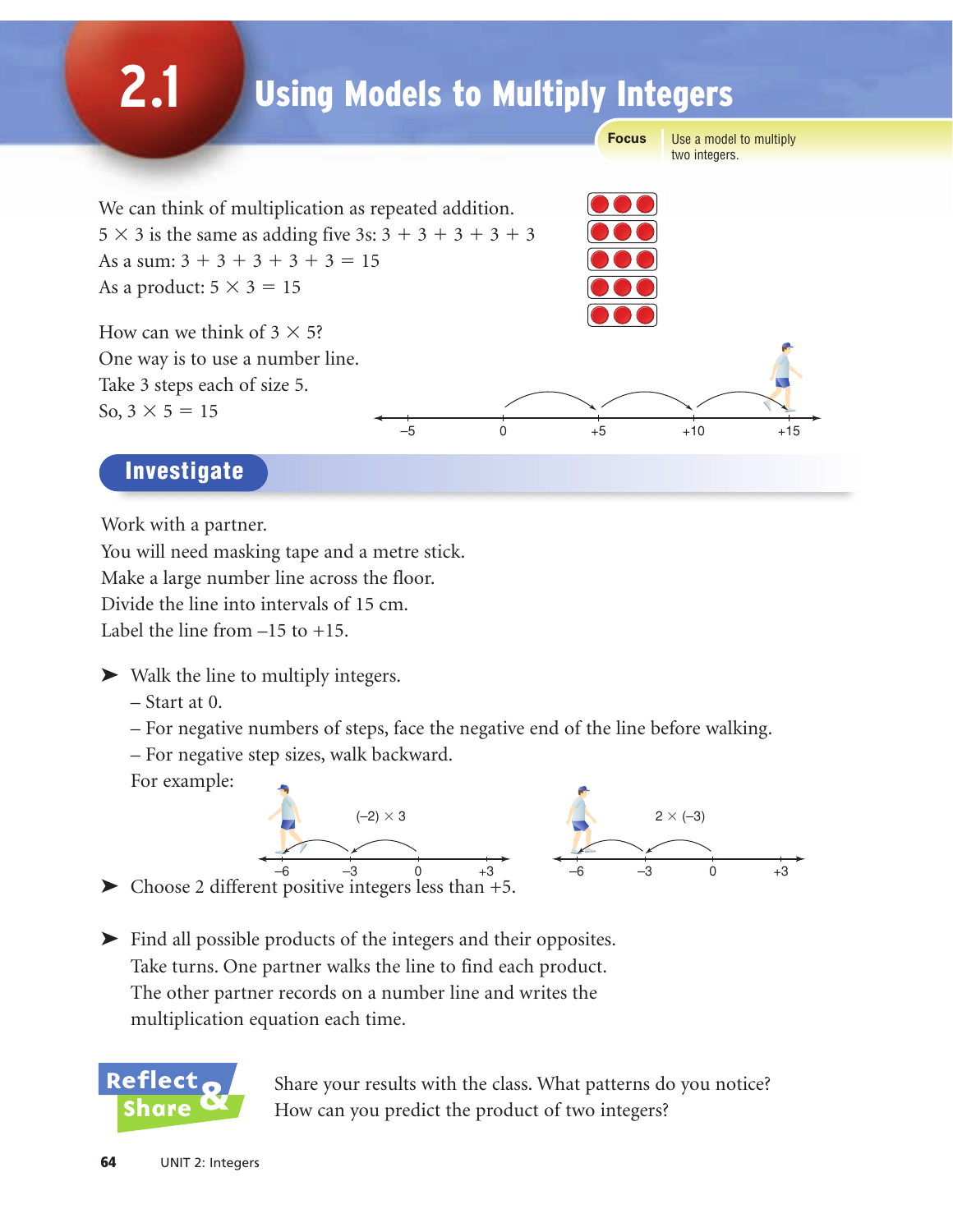Connect

Recall that we can use coloured tiles to model integers. One yellow tile models  $+1$ , and one red tile models  $-1$ .

They combine to form a zero pair:  $(+1) + (-1) = 0$ 

We can extend our use of coloured tiles to model the multiplication of two integers.

Let a circle represent the "bank." Start with the bank having zero value.

The first integer tells us to deposit (put in) or to withdraw (take out).

When the first integer is positive, put tiles in.

When the first integer is negative, take tiles out.

The second integer tells us what to put in or take out.

 $\blacktriangleright$  Multiply: (+4)  $\times$  (+3)

+4 is a positive integer.

+3 is modelled with 3 yellow tiles.

So, *put* 4 sets of 3 yellow tiles *into* the circle.

There are 12 yellow tiles in the circle. They represent +12. So,  $(+4) \times (+3) = +12$ 

 $\blacktriangleright$  Multiply: (+4)  $\times$  (-3) +4 is a positive integer. –3 is modelled with 3 red tiles. So, *put* 4 sets of 3 red tiles *into* the circle.

There are 12 red tiles in the circle. They represent –12. So,  $(+4) \times (-3) = -12$ 

 $\blacktriangleright$  Multiply: (-4)  $\times$  (-3) –4 is a negative integer. –3 is modelled with 3 red tiles. So, *take* 4 sets of 3 red tiles *out* of the circle. There are no red tiles to take out.

 $(+4) \times (+3) = (+3) + (+3) + (+3) + (+3)$ **Make 4 deposits of +3.**



$$
\frac{(+4) \times (-3) = (-3) + (-3) + (-3) + (-3)}{\text{Make 4 deposits of } -3.}
$$



**Make 4 withdrawals of –3.**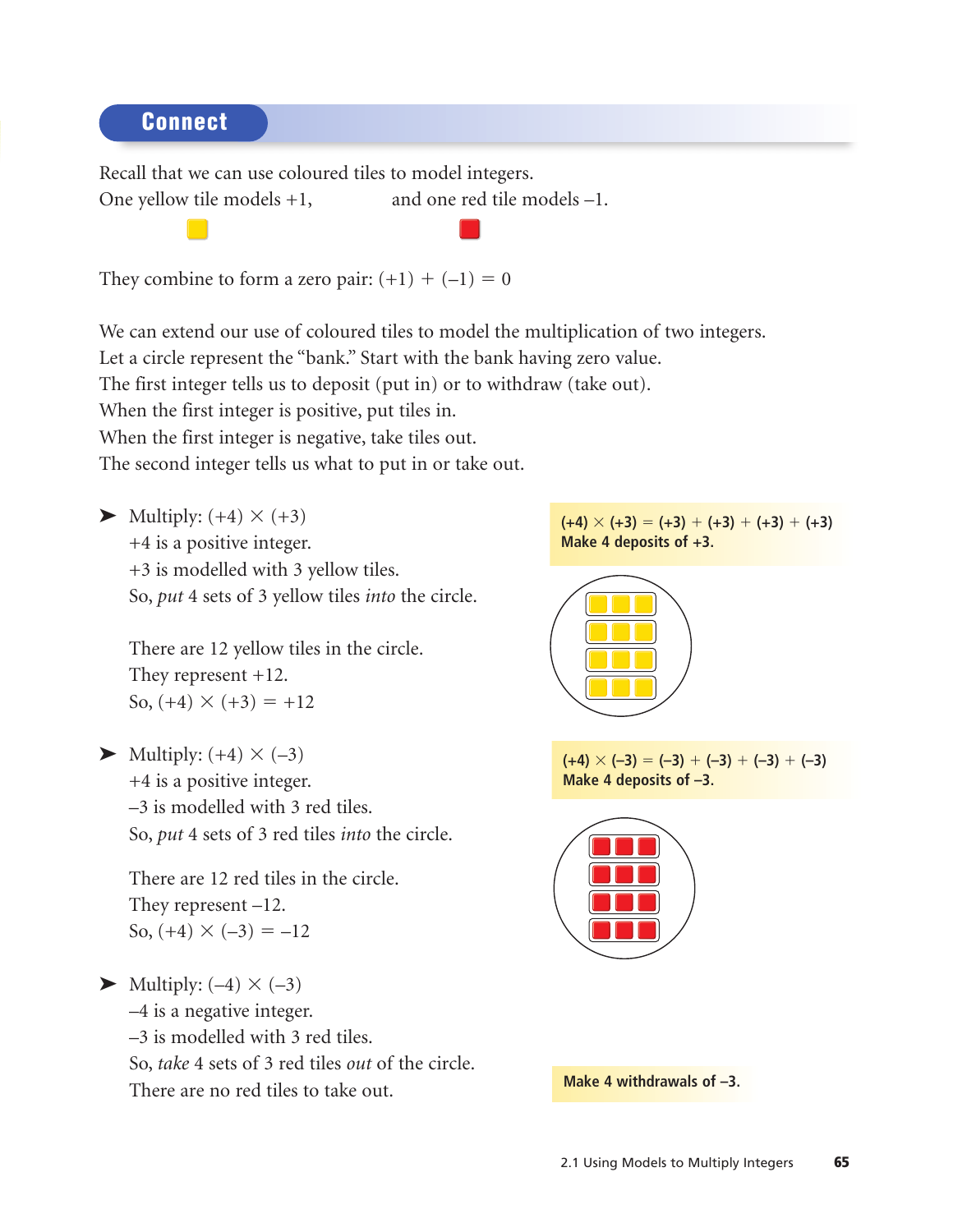So, add zero pairs until there are enough red tiles to remove. Add 12 zero pairs. Take out 4 sets of 3 red tiles.

There are 12 yellow tiles left in the circle. They represent +12. So,  $(-4) \times (-3) = +12$ 

 $\blacktriangleright$  Multiply: (-4)  $\times$  (+3) –4 is a negative integer. +3 is modelled with 3 yellow tiles. So, take 4 sets of 3 yellow tiles out of the circle. There are no yellow tiles to take out. So, add zero pairs until there are enough yellow tiles to remove. Add 12 zero pairs. Take out 4 sets of 3 yellow tiles.

There are 12 red tiles left in the circle. They represent –12. So,  $(-4) \times (+3) = -12$ 

# *Example 1*

Use tiles to find:  $(-3) \times (+2)$ 

## ▲ *A Solution*

–3 is a negative integer. +2 is modelled with 2 yellow tiles. So, take 3 sets of 2 yellow tiles out of the circle. Since there are no yellow tiles to take out, add 6 zero pairs. Take out 3 sets of 2 yellow tiles. 6 red tiles remain. They represent –6. So,  $(-3) \times (+2) = -6$ 





### **Make 4 withdrawals of +3.**

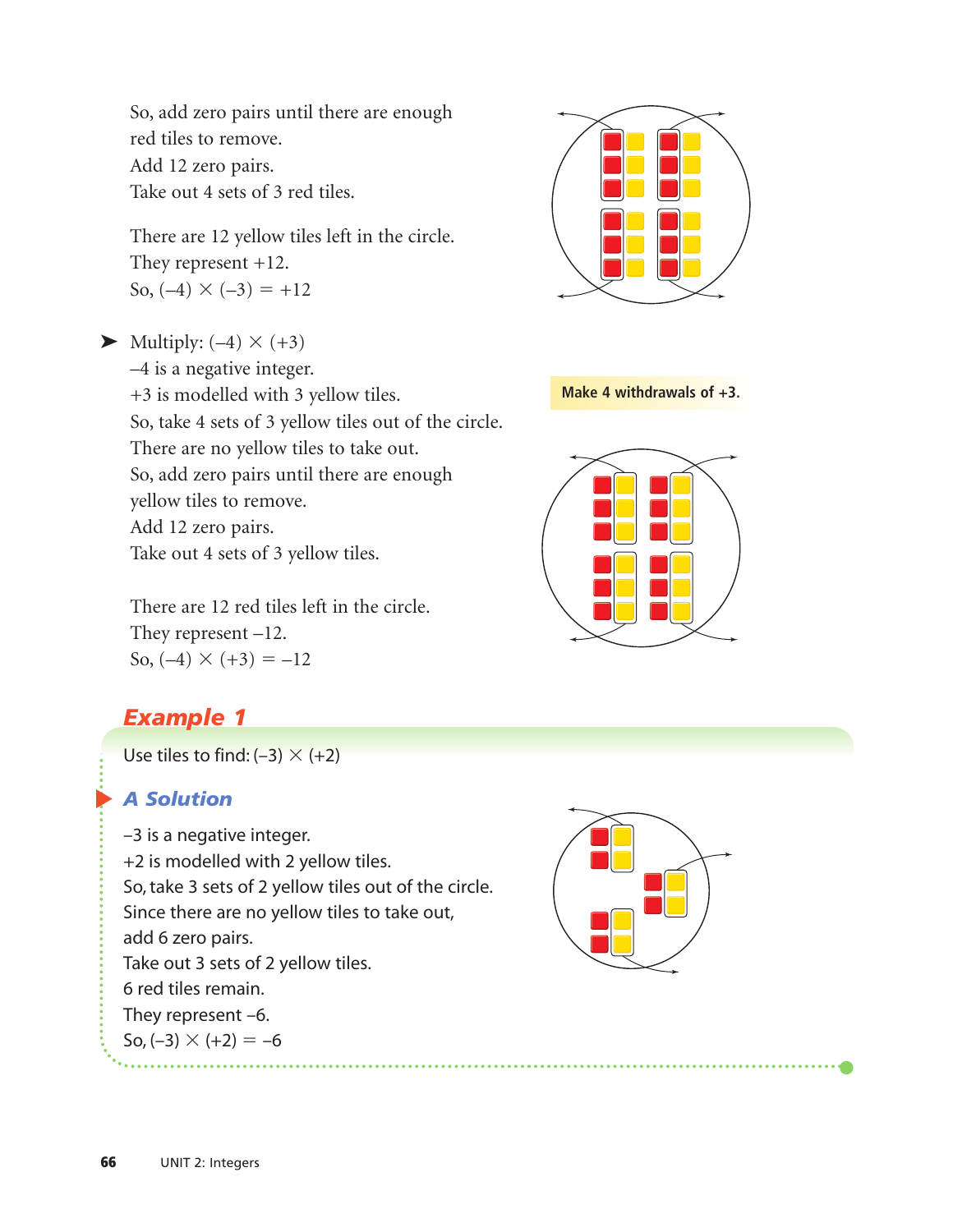## *Example 2*

The temperature fell 3°C each hour for 6 h. Use an integer number line to find the total change in temperature.

#### $\blacktriangleright$ *A Solution*

–3 represents a fall of 3°C. +6 represents 6 h. Using integers, we need to find:  $(+6) \times (-3)$  $(+6) \times (-3) = (-3) + (-3) + (-3) + (-3) + (-3) + (-3)$ Use a number line. Start at 0. Move 3 units left, 6 times.

**To add a negative integer, move left on a number line.**



 $\text{So, (+6)} \times (-3) = -18$ The total change in temperature is –18°C.



- 1. Which model do you find easiest to use to multiply integers?
- 2. What other models can you think of?

. . . . . . . . . . . . . . . . . . . .

- 3. What do you notice about the effect of the order of the integers on the product?
- **4.** Use a model to explain multiplication of an integer by 0.

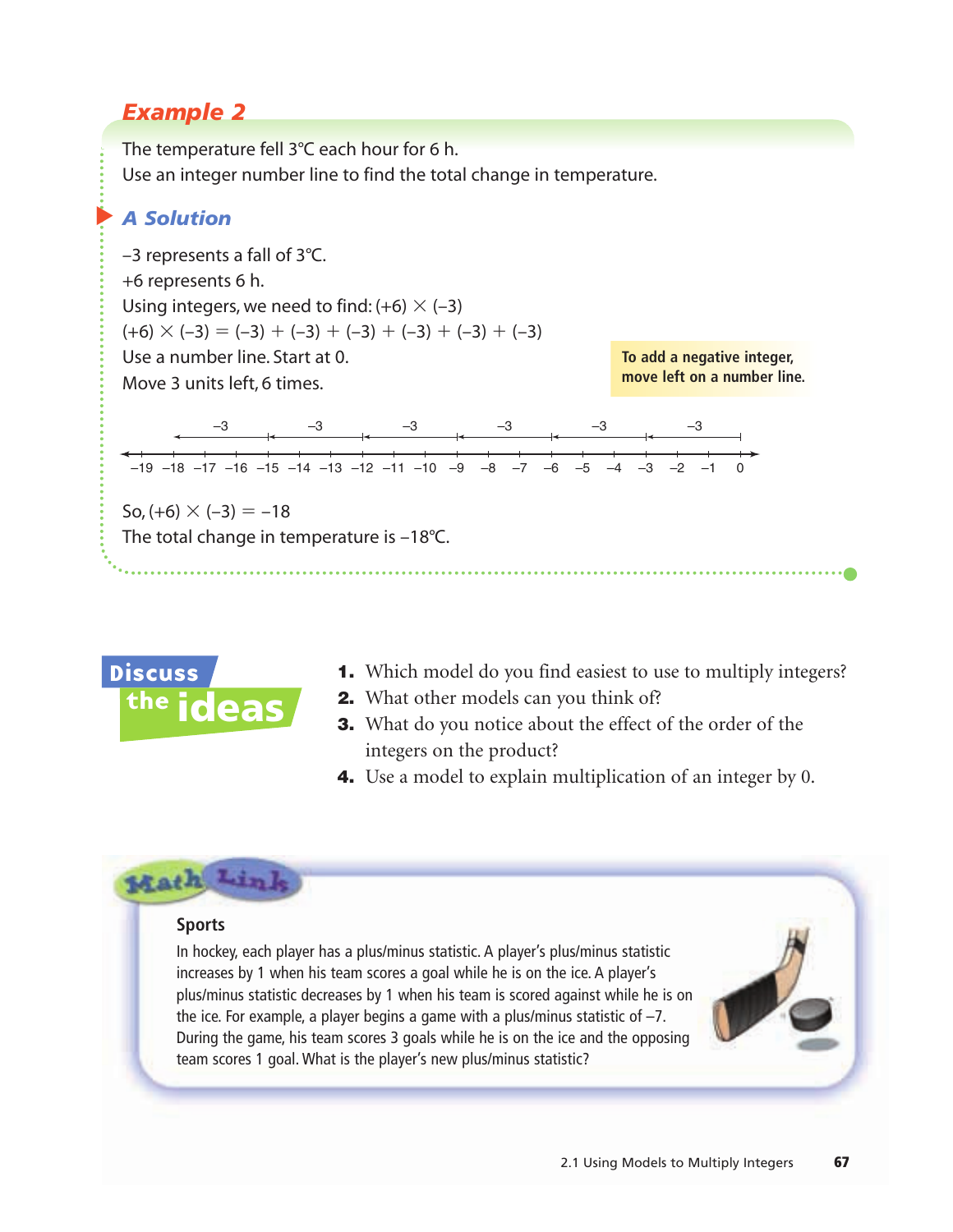## **Practice**

## *Check*

- 5. Write a multiplication expression for each repeated addition.
	- **a)**  $(-1) + (-1) + (-1)$
	- **b)**  $(-2) + (-2) + (-2) + (-2) + (-2)$
	- **c**)  $(+11) + (+11) + (+11) + (+11)$
- 6. Write each multiplication expression as a repeated addition. Use coloured tiles to find each sum.
	- **a)**  $(+7) \times (-4)$
	- **b)**  $(+6) \times (+3)$
	- **c)**  $(+4) \times (+6)$
	- **d)**  $(+5) \times (-6)$
- 7. Which integer multiplication does each number line represent? Find each product.



- 8. Use a number line. Find each product.
	- **a)**  $(+6) \times (-1)$
	- **b)**  $(+3) \times (+9)$
	- **c)**  $(+2) \times (+6)$
	- **d)**  $(+4) \times (-5)$
- 9. Which product does each model represent? Write a multiplication equation for each model.
	- **a)** Deposit 5 sets of 2 red tiles.
	- **b)** Deposit 5 sets of 2 yellow tiles.
	- **c)** Withdraw 7 sets of 3 red tiles.
	- **d)** Withdraw 9 sets of 4 yellow tiles.
	- **e)** Deposit 11 sets of 3 yellow tiles.
	- **f)** Withdraw 10 sets of 5 red tiles.

## *Apply*

- 10. Use a circle and coloured tiles. Find each product. Sketch the tiles you used.
	- **a)**  $(+1) \times (+5)$  **b)**  $(+8) \times (+3)$ **c)**  $(+7) \times (-2)$  **d)**  $(+8) \times (-3)$ **e)**  $(-5) \times (+6)$  **f)**  $(-4) \times (-8)$
- 11. Use coloured tiles or a number line. Find each product.
	- **a)**  $(+4) \times (+2)$  **b)**  $(-4) \times (-2)$ **c)**  $(+2) \times (+8)$  **d)**  $(+5) \times (-6)$ **e)**  $(-4) \times (+6)$  **f)**  $(-7) \times (-3)$
- 12. The temperature rose 2°C each hour for 9 h. Use integers to find the total change in temperature.
- 13. Donovan was draining an above-ground swimming pool. The water level dropped 3 cm each hour for 11 h. Use integers to find the change in the water level after 11 h.